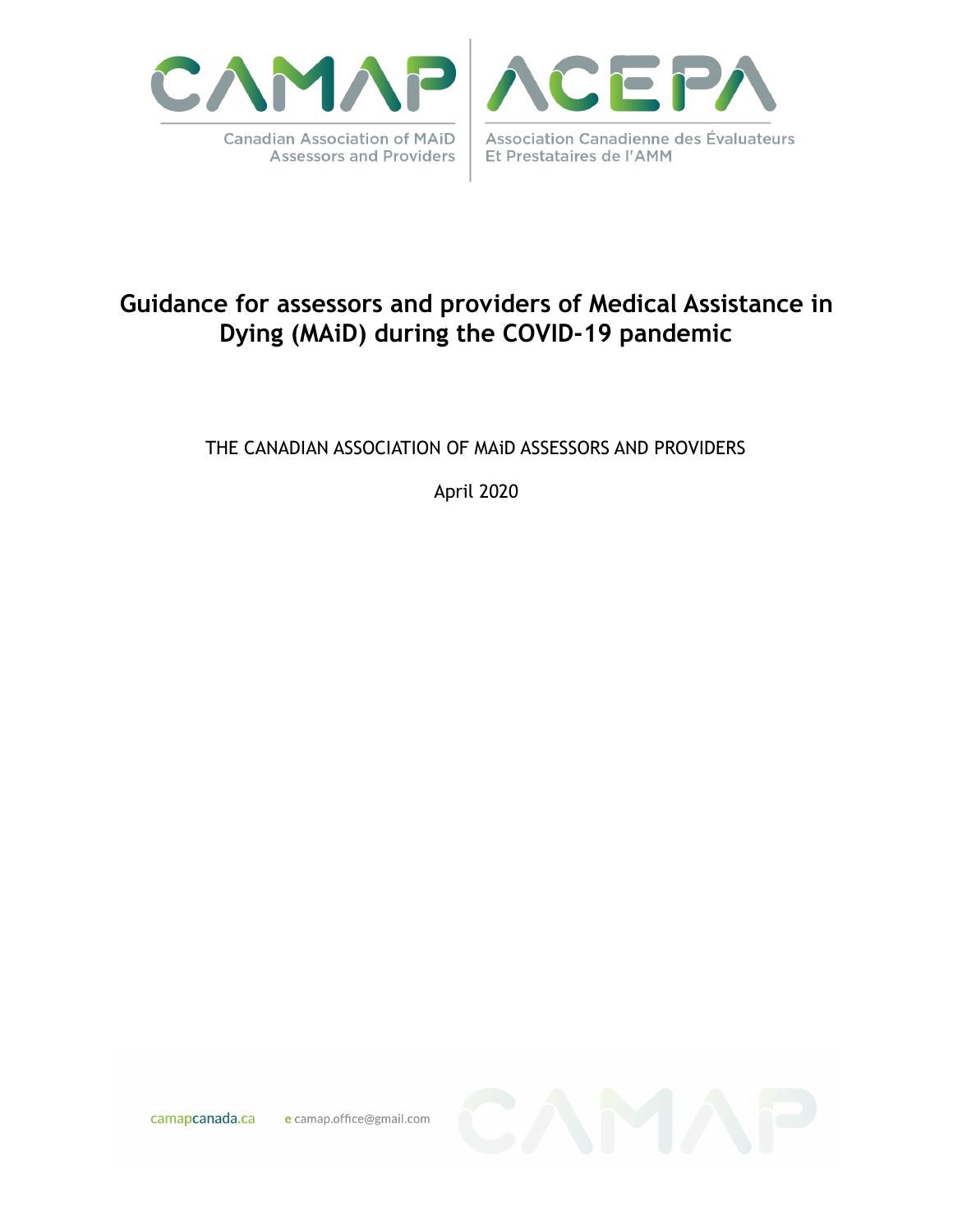## **Guiding principles**

- It is of paramount importance that medical and nursing staff remain safe and healthy so that they may continue to provide care to others during the COVID-19 pandemic.
- The safety of patients and their loved ones is a priority.
- The provision of MAiD should remain consistent with existing quality and bestpractice standards.
- Key considerations include: availability and use of Personal Protection Equipment (PPE), number of individuals in attendance at MAiD procedures, screening of patients and their loved ones for febrile respiratory illness, location of procedure, and the risks and inexperience with oral MAiD protocols.
- MAiD services should not be reduced except where non-availability of key clinical personnel makes this unavoidable.
- MAiD procedures are generally elective. However, the clinical circumstances of some cases may mean that postponement of a MAiD procedure could result in the person not receiving MAiD due to loss of capacity or death. This must be avoided wherever possible.
- MAiD for patients dying of respiratory failure due to COVID-19 will in many cases be impractical as the patient will not be well enough to endure the formal assessment process. It is likely also unnecessary because ideally these patients will readily receive palliative care and sedation and have a peaceful death while not exposing additional medical and nursing staff to infection with COVID-19.

#### **Preparation for MAiD**

*Provincial regulations and guidelines will dictate how closely MAiD assessors and providers are able to follow these recommendations. CAMAP has separately issued a call for provincial governments to adjust regulations around MAiD process and documentation to reflect the realities of the COVID-19 pandemic. Reasonable allowances have already been achieved in some jurisdictions.*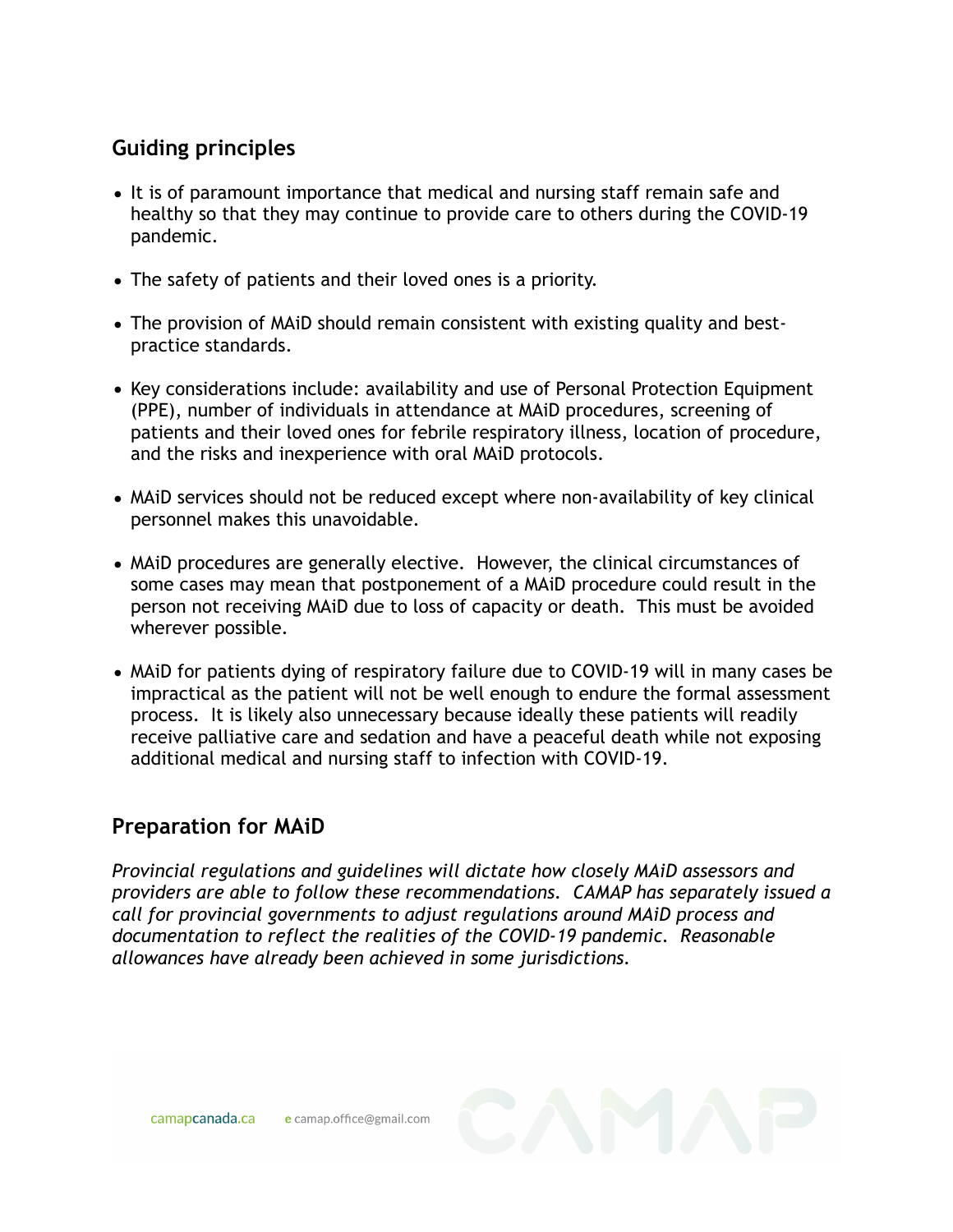- Assessors and providers should encourage patients to complete their formal request for MAiD using video conferencing with independent witnesses where this is permitted
- When reasonable to do so (dictated by patient ability and willingness), CAMAP encourages the physical distancing afforded by telemedicine consultation during the COVID-19 pandemic. Ideally both assessments should be carried out using telemedicine if the patient's condition, the provincial health ministry, and the provincial regulatory colleges allow for this
- MAiD providers should observe regional and facility based protocols concerning the number of visitors that a patient may have in attendance at their MAiD procedure as well as the appropriate use of PPE in any facility in which they provide MAiD.
- MAiD providers working in the community should carefully consider the number of persons that should be permitted to be with the patient during the MAiD procedure, combining common sense and a knowledge of regional protocols. Where the MAiD support nurse or other staff (if any) are provided by a separate organization, that organization's policies on staff safety and the number of persons in attendance should be respected whenever possible.
- The MAiD provider should inform the patient and their family that no person (other than the patient) who has symptoms of a febrile respiratory illness should attend the procedure. A family member should be identified and asked to ensure that those permitted to be present are aware of this requirement.
- The MAiD provider should screen those who intend to be present for the MAiD procedure 2 hours prior to the provider's attendance. The provider may choose to use a provincial screening tool, if available. In the absence of a provincial tool the following is suggested:
	- Does anyone planning to attend have a fever or new onset of cough or difficulty breathing?
	- Has anyone planning to attend travelled outside Canada (*or* the province, *or* the local community, if preferred) in the past 14 days?
	- Has anyone planning to attend had close contact with a confirmed or possible case of COVID-19?
	- Has anyone planning to attend had close contact with anyone with an acute respiratory illness in the past 14 days?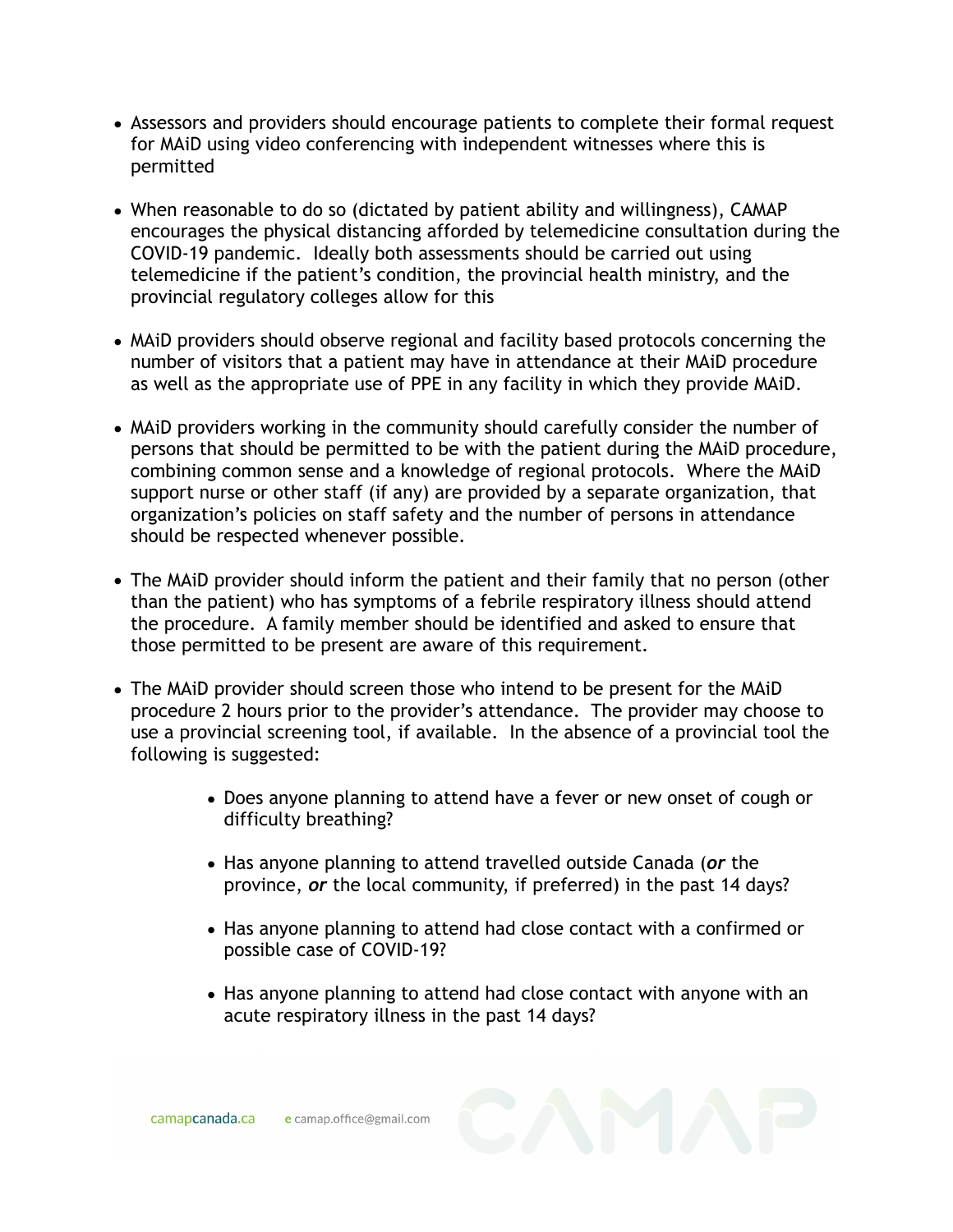If YES to ANY question - person screens POSITIVE

If NO to ALL questions - person screens NEGATIVE

• If any person screens POSITIVE, has that person yet been in contact with the patient?

If YES to this question - venue screens POSITIVE

 If NO to this question - venue screens NEGATIVE and person should be asked not to attend

• Does the patient have respiratory symptoms that cannot be adequately explained by a known illness (e.g. COPD, pulmonary fibrosis, heart failure)

If YES to this question - patient/venue screens POSITIVE

If NO to this question - patient/venue screens NEGATIVE

- If the patient or venue is screen positive (or the patient is known to have COVID-19) the MAiD provider must decide if it is appropriate to proceed as planned. Options will include:
	- proceeding as planned using full PPE
	- postponing the procedure (for example to arrange for full PPE if not already available or a change in venue if necessary)
	- cancellation (for example if the patient's condition is deteriorating and palliative sedation has become an option after discussion with the patient and their family)
- The MAiD provider should explore with the patient and their family the possibility of using technology to allow family and friends to attend virtually (e.g. FaceTime, Skype, Zoom). Some virtual platforms may allow video recording or screen capture. The wishes of any support staff not to have their image captured or broadcast on social media if accidentally captured should be sought and all guests informed.

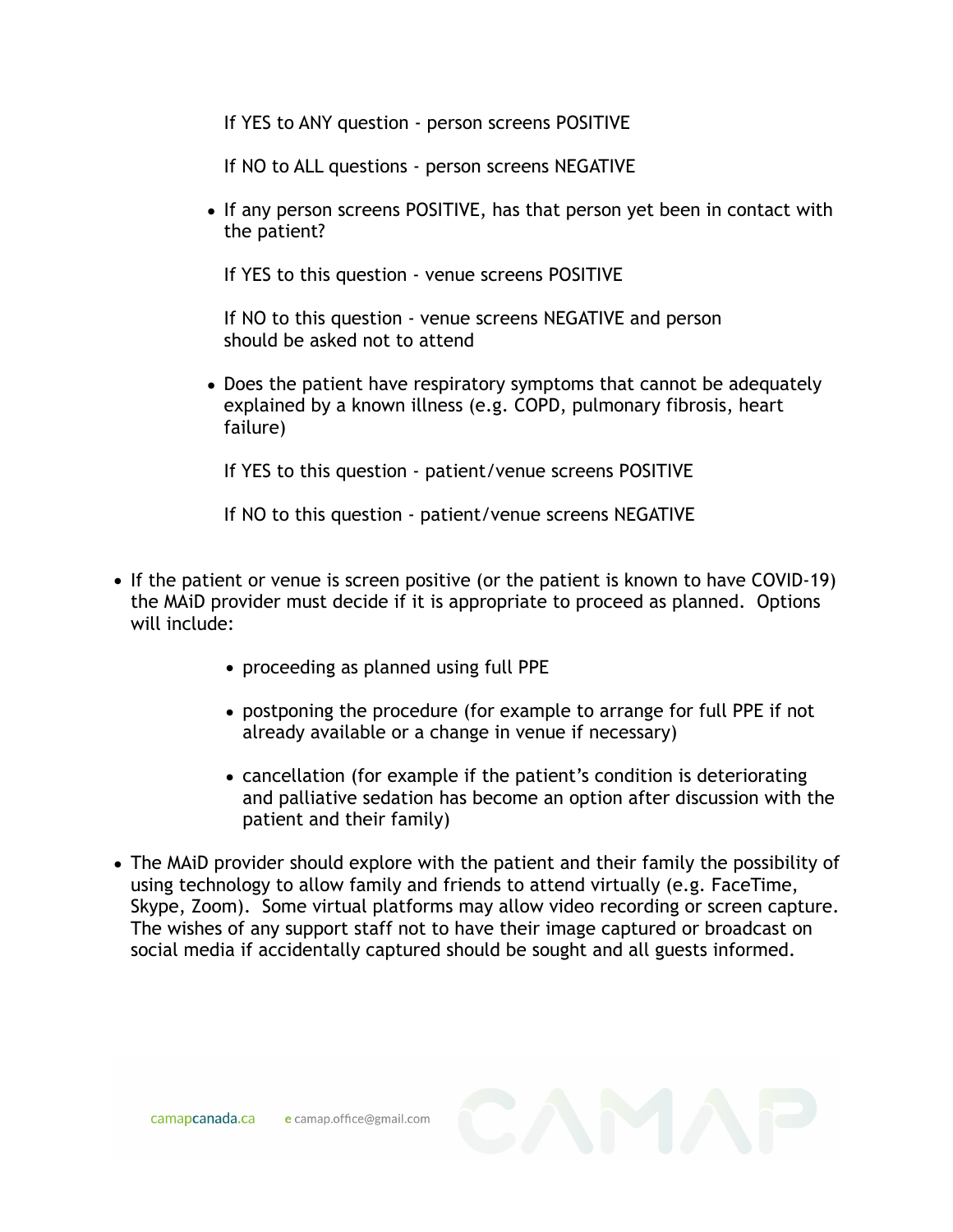#### **Personal Protection Equipment (PPE)**

- Full PPE (surgical mask, eye protection, gloves, gown) should be available to all staff involved in a MAiD procedure so that these may be obtained and employed at short notice (i.e. immediately prior to the planned procedure).
- As a minimum MAiD assessors and providers should follow local or provincial guidances re level of PPE in both facilities and the community setting.
- If no local or provincial guidance exists, in the case of a screen negative patient and venue CAMAP recommends as a minimum the use of:
	- surgical mask
	- gloves
- If the patient is known to have COVID-19 or the venue is screen positive then full PPE should be used:
	- surgical mask
	- eye protection (surgical mask with integral eye shield, or safety glasses/goggles)
	- gloves
	- gown
- If the provider has determined that MAiD should proceed but the patient is using CPAP, BIPAP or nebulizer (aerosol generating medical procedures or treatments) at the time of MAiD or has done so in the previous 24 hours then a N95 mask should be employed in addition to full PPE (even if the patient and venue have screened negative).

### **Provision of MAiD**

- The MAiD provider may consider using a member of the support staff as proxy when the patient's final consent is sought, in order to reduce physical contact.
- The use of IV extension tubing should be considered in order to maximize distancing by the provider from the patient and those in attendance
- MAiD providers should consider the possibility of providing MAiD through the use of oral medication protocols if:
	- the use of IV medication protocols would pose an unacceptable degree of risk to the MAiD provider and support staff.